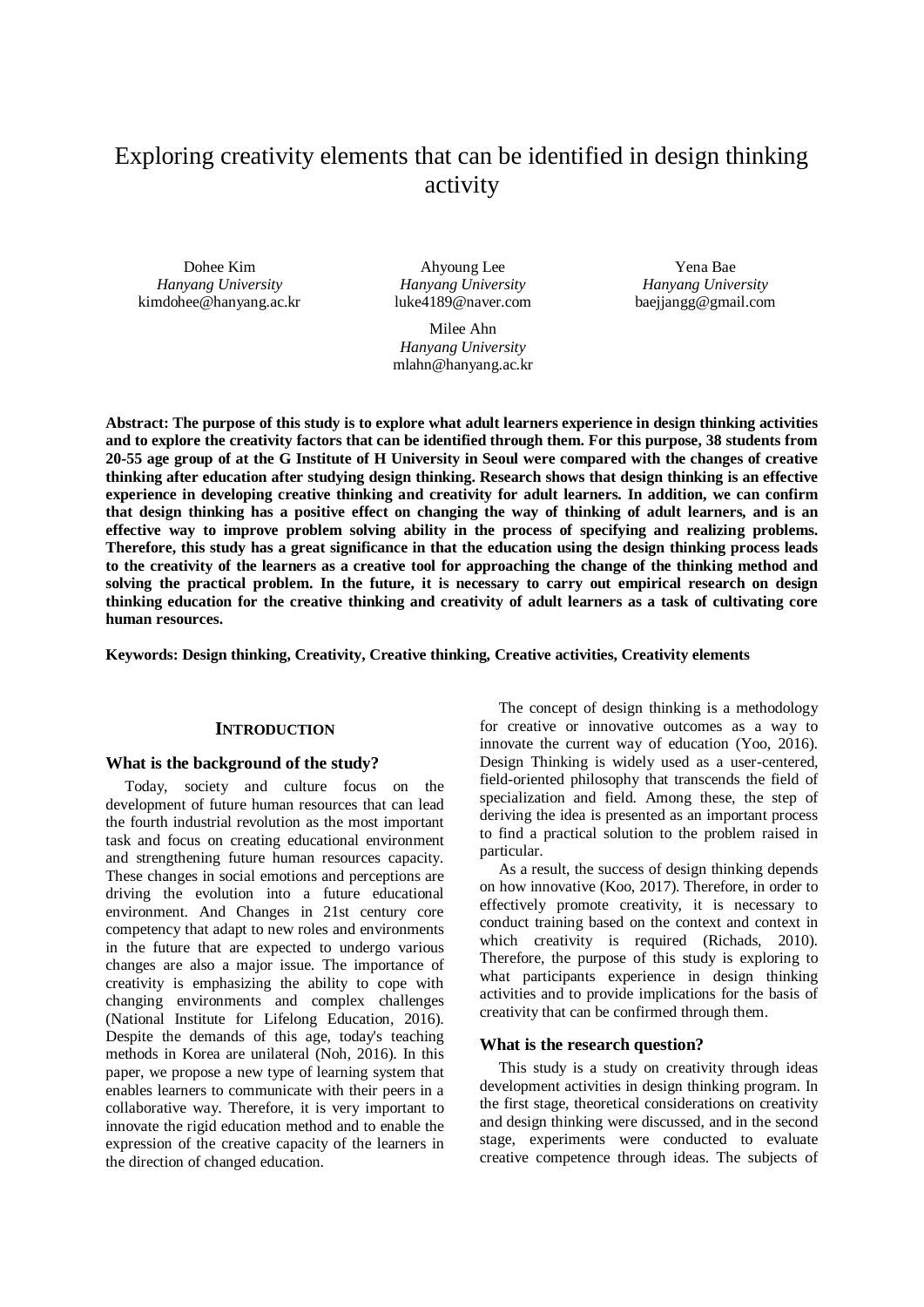this study were 38 adult learners aged 20-55 years. After 2 days of design thinking training, they evaluated the change of creative thinking before and after the education. At the final stage, the results of the experiments were analyzed and the conclusions were drawn.

# **THEORETICAL BACKGROUND**

## **What is creative activity?**

Creativity is the ability to create new and useful output, and creating new output requires diverse facets (Park & Kim, 2017). Major countries in the world are focusing on the 21st century skill to cultivate creative talents to cope with the changes of future society (Kim, 2016). Based on this, recently, as a requirement of creative talent, there are many studies that emphasize creativity.



Figure 1. 21st Century core competency 4C

# **What is the concept and process of design thinking?**

The origins of design thinking began with Nobel economics winner and cognitive scientist Simon, and although Simon's book『The science of artificial』 did not mention words of design thinking, the characteristics of artificial science research are similar to those of design thinking (You, 2018). Simon's study defined "design as an intellectual act to achieve an intention to change the present state better" (p. 88), and then in 1973 by design engineer Mckim's 『 Experiences in Visual Thinking』, 1987 In Rowe's『 design thinking』, the concept of design thinking has been used for decades, and the framework of design thinking and various theories have been established (Choi, 2013). After the design revolution, in the era of Industrial Revolution, the nostalgic design that styled mass-produced products has recently had a 'meaning to solve something creatively for better results' (Lee, Yoon, & Kang, 2014). Design Thinking is a process of inferring a solution to a given problem (Kang & Lee, 2014). Based on human-centered thinking, the method finds problems to be solved in the real world and positively proposes solutions to them. In this process, it induces creative ideas and makes meaningful thinking possible (Seo, 2017).

The process of design thinking is divided into five stages: empathy, problem definition, idea generation, prototyping, and testing. Typically, Stanford D-school

and IDEO CEO Tim Brown (2014) presented the method. Finding the core problem in the design thinking process is the most important process. After that, I will come up with many ideas for problem solving, select the best planner in it, and repeat the failure and improvement by going through the production and testing process. (Lee, Park, & Kwon, 2016). In particular, they experience diffusion and convergence in the process of finding ideas, which is often called the creativity technique (Koo, 2017).



Figure 2. Design thinking process

## **What is design thinking and creative activity?**

Creativity is based on analytical thinking and intuitive thinking, and design thinking refers to a balance of dynamic interaction and a fusion idea (Martin, 2009). Tim Brown (2009) pointed out that most of the students do not develop creativity and overlook it because they are focused on analytical and convergent thinking, while design education and creative activities are carried out within the school (Kwon, 2017). In addition, it is important to develop future talents who have a design mind.

As creativity has a complex feature with various sub-factors (Amabile, 1996; Sternberg, 2004), it is difficult to see that the whole part of creativity is developed by developing only one factor (Kim, 2011; Torrance, 1988). Creative activities need to understand convergent thinking, integrated approach, problem finding and solving process, and technical aspects (Lee  $& Choi, 2014$ ). Therefore, the design thinking process has in common with the factors of creativity in that it can spread the possibility of resolving between the general theory and the reality which is already known by demanding a new one.

And Design Thinking enables creative activities to be experienced (Song, 2014). In addition, the solution for problem solving of the design thinking process and the process of prototype designing and experimentation do not allow the user to fear the repetition of trial and error, and it is also possible to experience the 'creative confidence' that overcomes the fear of failure (Kelly & Kelly, 2013).

#### **METHOD**

This experiment compared the change in creative thinking before and after 16 hours of intensive design thinking process with 38 adult learners aged 20 to 55.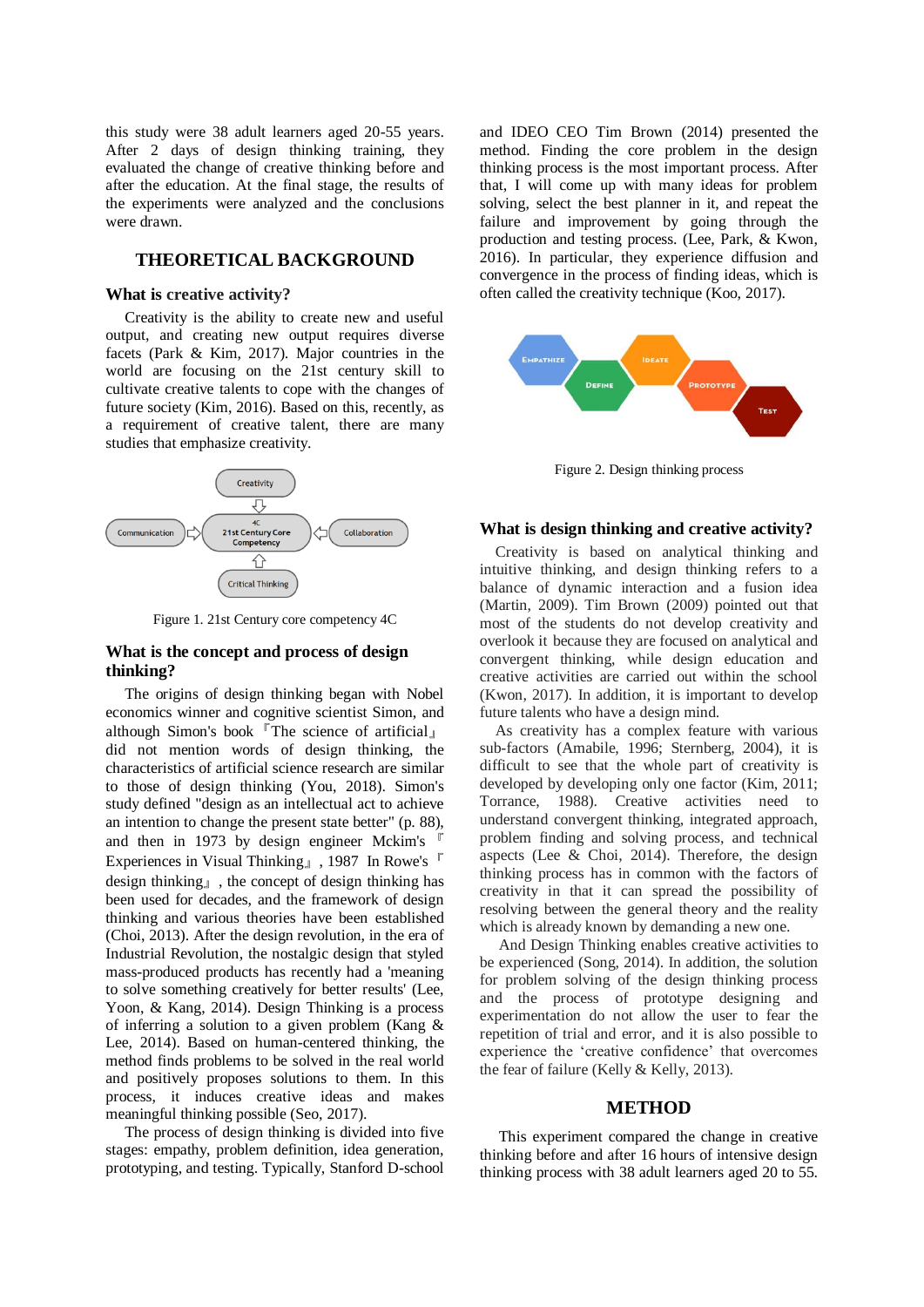Design thinking process was conducted by the G laboratory of H University and was conducted to develop creative and collaborative problem solving skills through understanding and improve basic knowledge of design thinking. A self-reporting type pre-test was conducted on the experimental group prior to the implementation of the training, and posttest on the assessment related to creative activities was conducted after the design thinking process to conduct an impact analysis and creative thinking. The post-test was conducted as a questionnaire study of self-reporting creative activities and focused on measuring learners ' experience by comparing analysis results with subjective questionnaire responses.



Figure 3. Research precess

## **RESULT**

The results from the Design Thinking process effects through questionnaire are as follows.

First, I noticed that design thinking has a positive effect on changing the way adult learners' way of thinking. 14 out of 24 respondents (58 percent) answered that the level of empathy during the design thinking process had the greatest impact on changing the way of thinking and recognized the importance of empathy. 12 out of 24 respondents (50 %) answered that the idea creation step helped to derive and classify ideas for problem solving, while 9 (37 %) said problem definition step was important in the problem resolution process. Finally, 7 (29 %) said the change in mind-set was affected by the creating of prototypes to visualize ideas.

Second, it was able to see that design thinking workshops provide a variety of ideas for field application. About the field application of design thinking, 75 percent of respondents said they want to apply design thinking to their reading programs such as reading classes in the library. Other opinions have been wanting to apply it to one's daily life. Many participants said that creativity of individuals and familiarity with the design thinking process were needed to apply design thinking for library work.

Third, 38 % of learners who have been trained in design thinking said that design thinking will be applied in libraries to help children and teenagers develop creativity. Others said that while specifying and realizing problems through design thinking, they could improve their ability to solve problems by improving their ability to solve them.

# **CONCLUSION**

The design thinking process seems to show positive effects on creative experiences. In particular, the experience of the design thinking process has been shown to have a positive impact on creative thinking in terms of change of thinking style and problem solving process. As a result of the study, problems occurring in a common result as reported in previous studies. And design thinking seems to be effective in in promoting creativity even in adult (Song, 2014; Seo 2017; Ku, 2017). The limitation of this study is a 16 hour intensive workshop in two days. Therefore, it is necessary to have sufficient time for design thinking workshop to experience and analyze various factors of creative thinking.

#### **REFERENCES**

- Mi-jung Kang, Soo-jin Lee. (2014). Abduction and Design Thinking : Theory and practice of creative ideas, Journal of symbology, 38, 7-35.
- Ja-Jun Ku (2017) The impact of creativity techniques used in design thinking on the elaboration of creative ideas, the study of formative designs, 20 (3), 1-18.
- Oh-hyung Kwon . (2017). The Effects of Design Thinking and Entrepreneurship on Business Satisfaction, The Graduate School of ChungAng University Master Thesis..
- Chun-Sung Park, Jin-hee Kim. (2017). A Comparative Study on the Method of Measuring Creativity : A Study on the Difference Between the Creativity-Test and Self-Report Test in Holistic Education, Journal of Holistic Convergence Education, 21(1), 63-78.
- Hyun-Jung Byun. (2015), The Influence of Experience in Design Thinking Process on the Creativity in University Students, The Journal of Creativity Education, 15(3), 149-167.
- Eung-kyo Seo. (2017). Developing courses for creative thinking and coding education based on flipped-learning and design thinking, Journal of Learner-Centered Curriculum and Instruction, 17(16), 173-199.
- Yoo Byeong-cheol. (2016). Design Thinking, Seoul: Hanun. 19-25.
- Ji-Min Lim. (2017). The Influence of Design Thinking Education on the Empathy of University Students, The Graduate School of Hanyang University Master Thesis.
- Young-eun Song (2014). Presenting alternatives by analyzing the status and characteristics of design creativity indicators, Brand Desigh Association of Korea